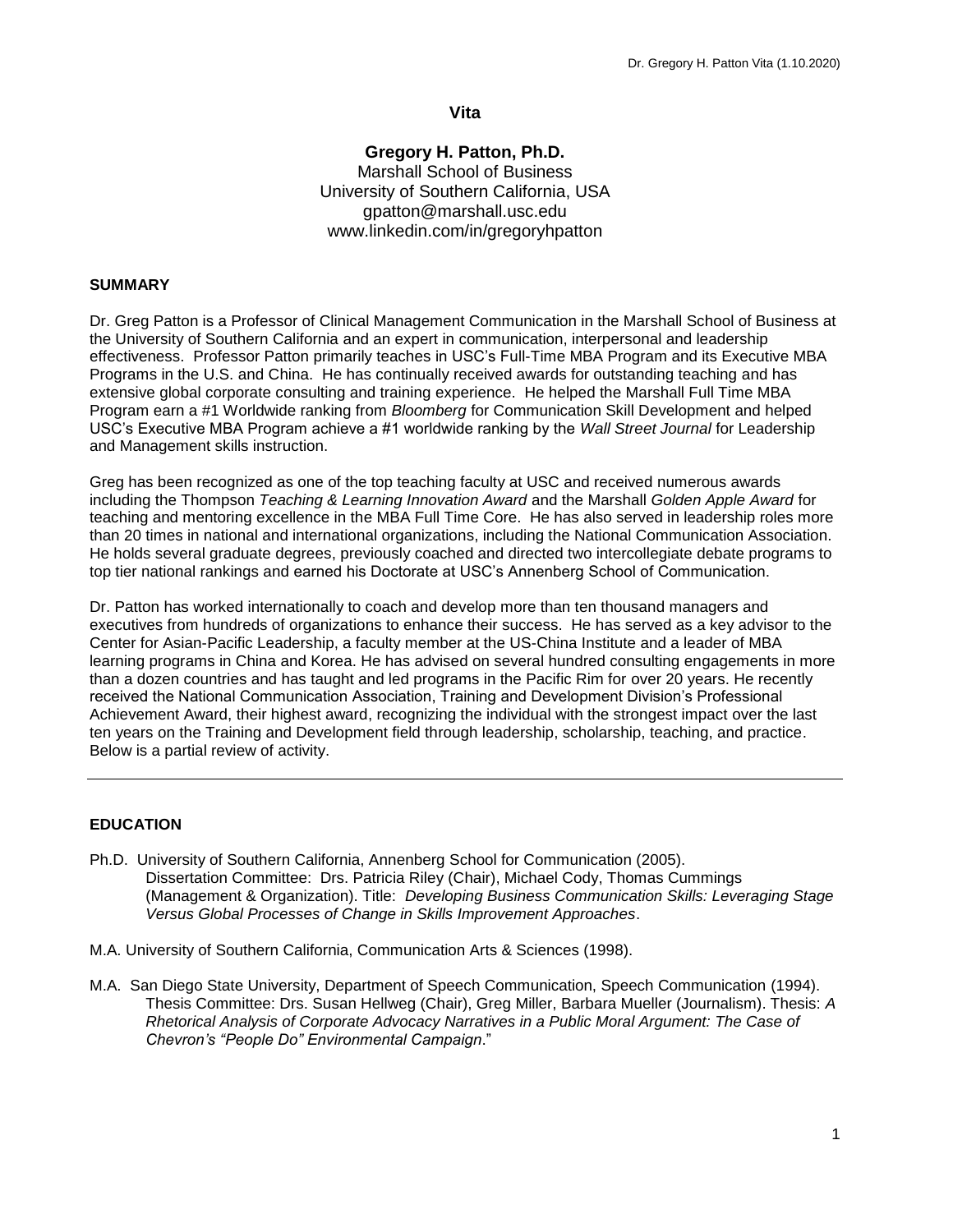B.A. San Diego State University, School of Business Administration, Business Administration Management, Emphasis: Organizational Behavior (1991). Minor: Speech Communication. Honors Program Graduate.

#### **TEACHING APPOINTMENTS**

- Professor of Clinical Management Communication, Department of Business Communication, Marshall School of Business, University of Southern California. 2010-Present.
- Desk Officer, USC Global Programs, Marshall PM Globe Program (Korea/China). (2011-Present)
- Associate Professor of Clinical Management Communication, Department of Business Communication, Marshall School of Business, University of Southern California. 2007-2010.
- Assistant Professor of Clinical Management Communication, Department of Business Communication, Marshall School of Business, University of Southern California. 1999-2007
- Associate Trainer, Experiential Learning Center, Marshall School of Business, University of Southern California. 1995-1998
- Assistant Lecturer, Communication Arts & Sciences/Annenberg School for Communication, University of Southern California. 1994-1995
- Teaching Associate, Department of Speech Communication (1992-1994); Intensive Learning Experience Program, Academic Skills Center (1993), San Diego State University.

#### **AWARDS & HONORS**

- Professional Achievement Award Top Impact In the Field. Recognizing the Top Professional Contributor in the Field Over the Last Ten Years, National Communication Association, Training & Development Division, Service, Professional. (November 2017). The Professional Achievement Award is the highest award offered by the Division in recognizing on-going contributions and impact in thought leadership, scholarship, teaching, and practice over the last ten years. Biannual Award.
- Top Panel Awards, Training & Development Division, National Communication Association. Scholar on the top ranked competitively selected panel submission. 2017 (Dallas), 2012 (Orlando, FL), 2009 (Chicago, IL) and 2008 (San Diego, CA).
- #1 Ranking: Marshall FT MBA Graduates Ranked #1 Worldwide (Communication Skills), *Bloomberg,* (2016). #1 Rating for Marshall FT MBA Program in Communication Skills. "The Bloomberg Job Skills Report 2016: What Recruiters Want."
- Golden Apple Award, USC Marshall School of Business, (2012). USC Marshall MBA Program. Selected by MBA program students as the top faculty member in the MBA Core for teaching and mentoring.
- Top-Reviewer Awards, Training and Development Division, National Communication Association at their annual meeting. 2009 (Chicago, IL) and 2005 (Boston, MA).
- #1 Ranking: Executive MBA Faculty Team Rated #1 in the World for the Teaching of Leadership and Management Skills. *The Wall Street Journal*, (2008). Member of the EMBA faculty team teaching themes in management, leadership, strategy and communication that collective led the USC EMBA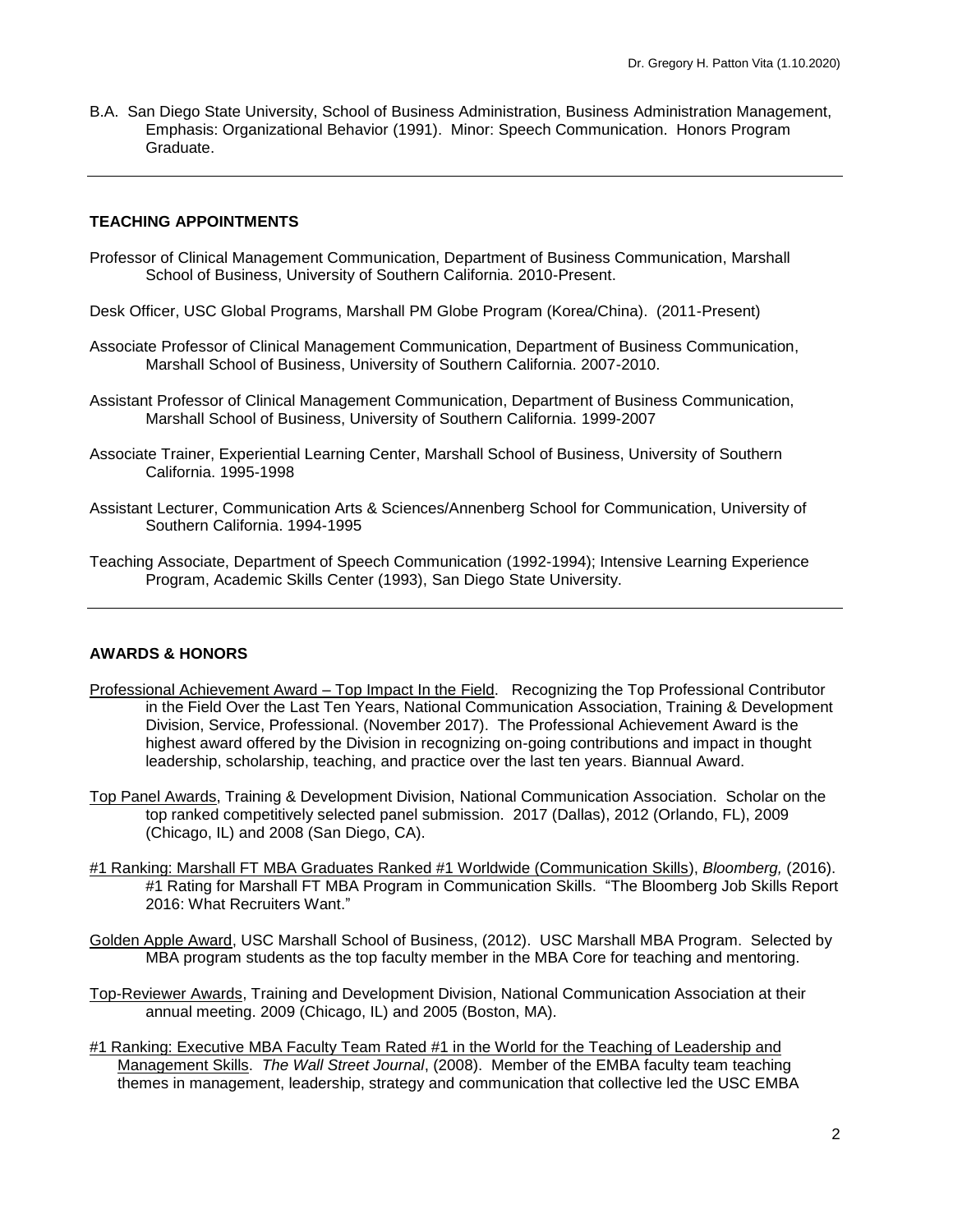Program to be ranked #1. Based on assessment of skills developed in strategic thinking, communication; team-building; influencing others; negotiation and general leadership. (Ranked #2 in the World in 2010).

- Outstanding Teaching Award Recipient, USC Asian-Pacific Leadership Institute, (2007). NetKAL Leadership Fellows Program. Selected by program Fellows as the top faculty member in the Program.
- Outstanding Teaching & Mentoring Award Recipient, USC Parent's Association, (2006). The award recognizes the top three faculty members from across the University who have inspired their students beyond the classroom and made a significant impact on the intellectual development of students, the campus and the community. Nominated twice (2005, 2006).
- Even C. Thompson Faculty Teaching and Learning Innovation Award, Marshall School of Business (2006), Established to honor USC Marshall faculty for exemplary classroom teaching, a small group of faculty members are honored annually for excellence in teaching and innovative learning.
- Letter of Commendation, Vice Dean of Faculty, Marshall School of Business. Recognition for top tier teaching performance and student evaluations, 2006
- Certificate of Appreciation, Alpha Lambda Delta, National Honor Society. Honors exemplary performance of top professors. 2006.
- Professor of the Year Award (2003, 2005), Gamma Sigma Alpha, National Greek Academic Honor Society Given to less than 1% of the faculty at USC, the award recognizes outstanding teaching and mentoring of USC undergraduate students. Honored twice.
- Letters of Commendation (six times) from Deputy Dean of Faculty for top tier teaching performance and student evaluations, Marshall School of Business. 2000-2003
- Top Teaching Evaluations, Experiential Learning Center, Marshall School of Business, University of Southern California. (Top overall student evaluation scores for teaching – six times). 1995-1998
- Top Paper Awards, Competitively selected as one of the top three papers in the Forensic Division at the Western States Communication Association Convention. 1996 and 1994.
- Award for Excellence in Teaching. Presented by the Instructional and Developmental Division of the International Communication Association. 1993-1994
- University Honors Program Graduate: Competitively selected to and completed the four year undergraduate honors program open to the top one percent of students at San Diego State University. 1991
- Intercollegiate Debate Honors: Awarded over 40 individual speaking awards and team debate trophies at the varsity level. 1987-1991

### **PUBLICATIONS**

Patton, G. H. (2009, July). Strictly business: Educators at business programs in China talk about teaching. *China Economic Review*. Vol. 20, No. 7, p. 24.

Patton, G. H. (2006, January). Tune up your engine: How improved communication helps your company perform better. (HR Perspective). *Vision Magazine.* pp. 24-25. (Mandarin)

Patton, G. H. (2005). *Developing business communication skills: Leveraging stage versus global processes of change in skills improvement approaches* (Doctoral Dissertation, University of Southern California, 2005).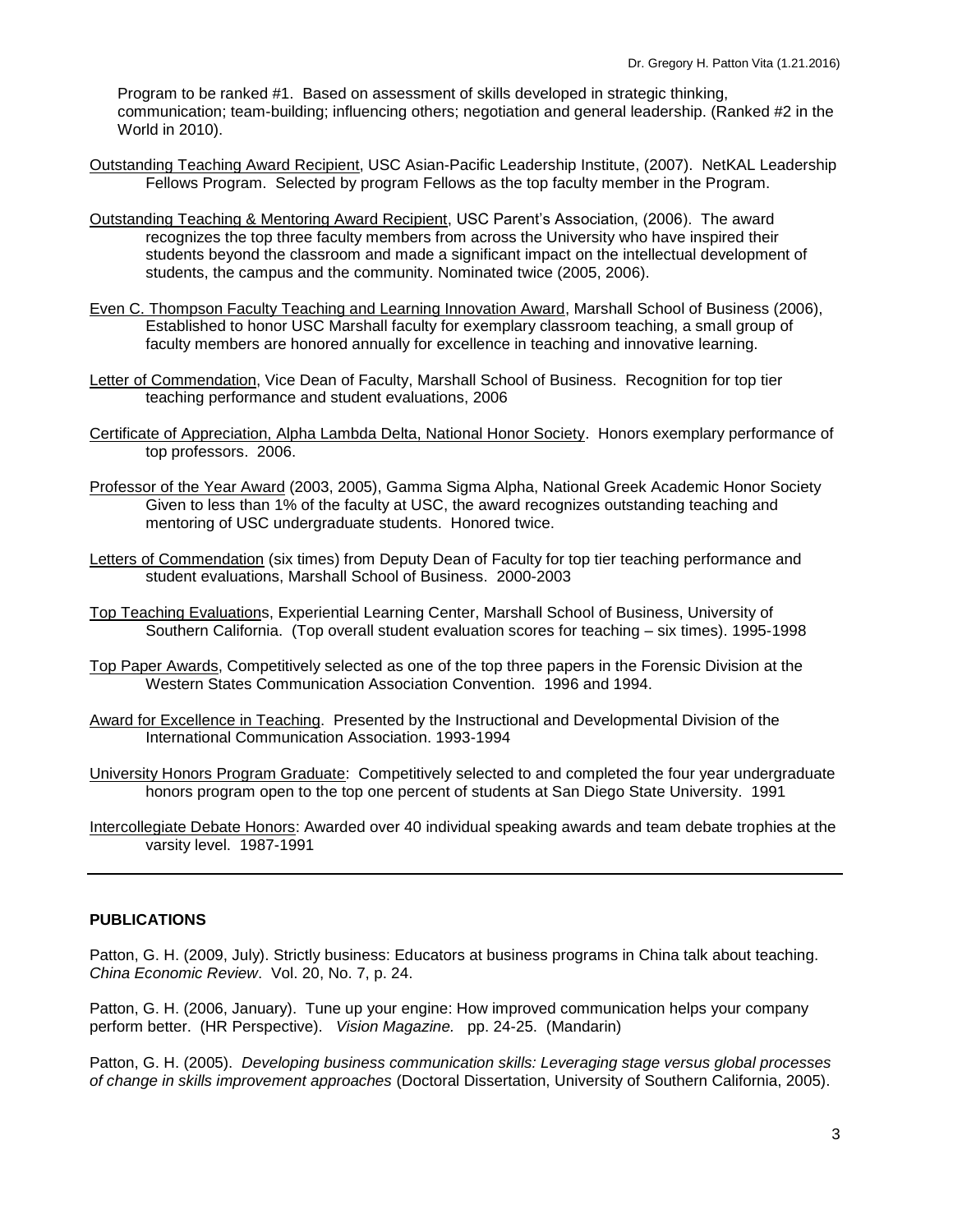Patton, G., Monge, P., & Fulk, J. (2000). *Policing Hawthorne*. South Pasadena, CA: Keystone Communications.

Patton, G. & Davis, D. (1999). "Developing Participant Satisfaction Models of Experiential Exercises in Business Education." In S.W. Morgan & D. Page (Eds.), Developments in Business Simulation and Experiential Learning, 26. (Pp. 165-169). Madison, WI: Omnipress. Patton, G., Davis, C, & Govahi, G. (1998). Predictive models of learning: Participant satisfaction of experiential exercises in business education. In N. H. Leonard, & S.W. Morgan (Eds.), Developments in Business Simulation and Experiential Learning, 25. Madison, WI: Omnipress.

Patton, G. (1997). The application of organizational motivational principles: The experiential business simulation Motus Manufacturing. In J. K. Butler, Jr. & N. H. Leonard (Eds.), Developments in Business Simulation and Experiential Learning, 24 (pp. 283-288). Madison, WI: Omnipress. Dreyer, J. & Patton, G. (1994). Speech Preparation Workbook. Englewood Cliffs, NJ: Prentice Hall.

Patton, G. (1994). A Rhetorical Analysis of Corporate Advocacy Narratives in a Public Moral Argument: The Case of Chevron's "People Do" Environmental Campaign." (Thesis, San Diego State University).

# **COMPETITIVELY SELECTED PANELS/PRESENTATIONS**

Patton, Gregory H. (2019, November). A Systematic Review of Challenges and Survival Tips from 210 Consulting Engagements Across 15 countries: Building a Template for Communication Competency. Competitively selected for presentation to the Training and Development Division, National Communication Association annual meeting, Baltimore, MD.

Patton, Gregory H. (2018, November). Building our Future: An interactive debate about the future of the Training & Development Division. Competitively selected for presentation to the Training and Development Division, National Communication Association annual meeting, Salt Lake City UT.

Patton, Gregory H. (2018, November). A Day In My Life: Dr. Gregory H. Patton, USC Marshall School of Business. Featured Presentation to the Training and Development Division, National Communication Association annual meeting, Salt Lake City UT.

Patton, Gregory H. (2017, November). Best Practices in Communication Training and Development. Workshop. Featured Presentation. Training and Development Division, National Communication Association annual meeting, Dallas TX.

Patton, Gregory H. (2017, November). The Legacy of NCA's Training and Development Division and the Relevance of Its Communication Research, Teaching, and Service. Competitively selected for presentation to the Training and Development Division, National Communication Association annual meeting, Dallas, TX.

Patton, Gregory H. (2016, November). The Twenty Key variables for Actualizing and Achieving Training & Development's Best Practices. Competitively selected for presentation to the Training and Development Division, National Communication Association annual meeting, Philadelphia, PA.

Patton, Gregory H. (2015, November). From Communication Expert to Training and Development Professional: Applying Your Talents for New Audiences and New Impacts. Workshop to the Training and Development Division, National Communication Association annual meeting, La Vegas, NV.

Patton, Gregory H. (2014, November). An Exploration of the Theoretical Foundations of the Training and Development Discipline: Our Present, Past(s), and Future. Competitively selected for presentation to the Training and Development Division, National Communication Association annual meeting, Chicago, IL.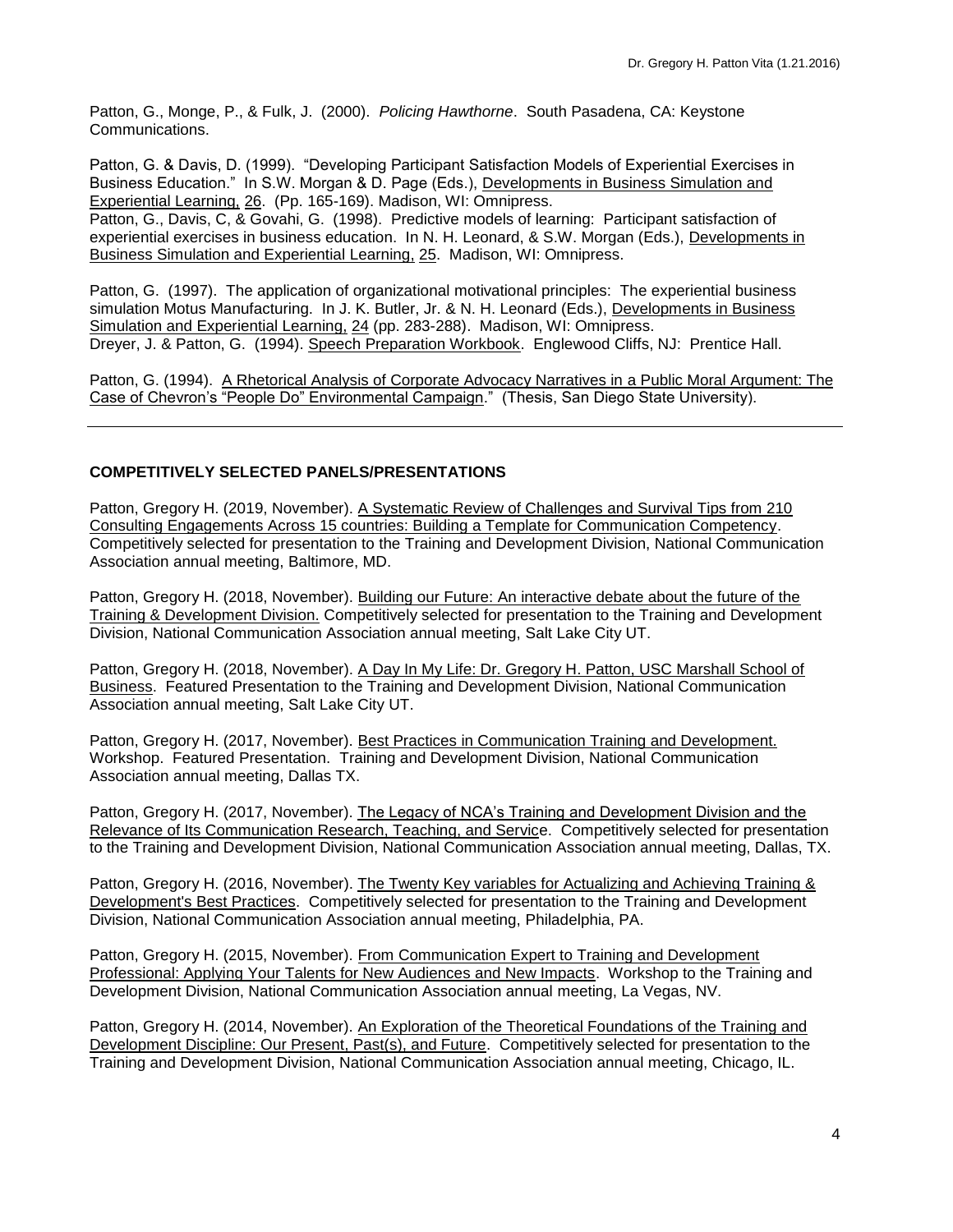Fahs, Michael, & Patton, Gregory H. (2014, November). Executive Leadership Development, Growth and Action Learning: Generating a Twenty Fold Return on Investment. Competitively selected for presentation to the Training and Development Division, National Communication Association annual meeting, Chicago, IL.

Patton, Gregory H. (2014, November). Preparing Leaders to Lead: The Presence and Future of Leadership Communication Training (Special 100th Anniversary Panel). Competitively selected for presentation to the Training and Development Division, National Communication Association annual meeting, Chicago, IL.

Patton, Gregory H. (2012, November). Improving Executive Audience Interactivity to Enhance Learning Outcomes. Competitively selected for presentation to the Training and Development Division, National Communication Association annual meeting, Orlando, FL. (Top Panel Award).

Patton, Gregory H. (2011, November). Giving Voice to Trainees throughout the Training Process. Competitively selected for presentation to the Training and Development Division, National Communication Association annual meeting, New Orleans, LA.

Patton, Gregory H. (2011, November). Leveraging Communication Scholarship to Conduct Applied Training and Development Work. Competitively selected for presentation to the Training and Development Division, National Communication Association annual meeting, New Orleans, LA.

Patton, Gregory H. (2010, November). Preparing For Successful Training and Development Careers: Starting Points and Guidelines. Competitively selected for presentation to the Training and Development Division, National Communication Association annual meeting, San Francisco, CA.

Patton, Gregory H. (2009, November). Leadership Development and Organization Change: Lessons from a Tech Turnaround. Competitively selected for presentation to the Training and Development Division, National Communication Association annual meeting, Chicago, IL.

Patton, Gregory H. (2008, November). Getting Started and Creating Early Success in the Training & Development and Consulting Fields. Competitively selected for presentation to the Training and Development Division, National Communication Association annual meeting, San Diego, CA.

Patton, Gregory H. (2008, November). Utilizing Skill Development Stages and Progression Strategies to Accelerate Learning. Competitively selected for presentation to the Training and Development Division, National Communication Association annual meeting, San Diego, CA.

Patton, Gregory H. (2007, November). Entering and Succeeding in the Training & Development and Consulting Fields. Competitively selected for presentation to the Training and Development Division, National Communication Association annual meeting, Chicago, IL.

Patton, Gregory H. (2006, November). Enhancing Supervisory and Management Skills Training Programs: Mastering Essential Tools for Trainers. Competitively selected for presentation to the Training and Development Division, National Communication Association annual meeting, San Antonio, TX.

Patton, Gregory H. (2006, November). Leadership Skill Development in Corporate Settings: A Case of Successful Program Deployment. Competitively selected for presentation to the Training and Development Division, National Communication Association annual meeting, San Antonio, TX.

Patton, Gregory H. (2004). The Path from Teaching to Training: Recognizing the Difference to Avoid Mistakes*.* Presented to the Training and Development Division, National Communication Association annual meeting, Boston, MA.

Patton, Gregory H. (2004). "Building your Brand in the Training & Development Marketplace." Presented to the Training and Development Division, National Communication Association annual meeting, Chicago, IL..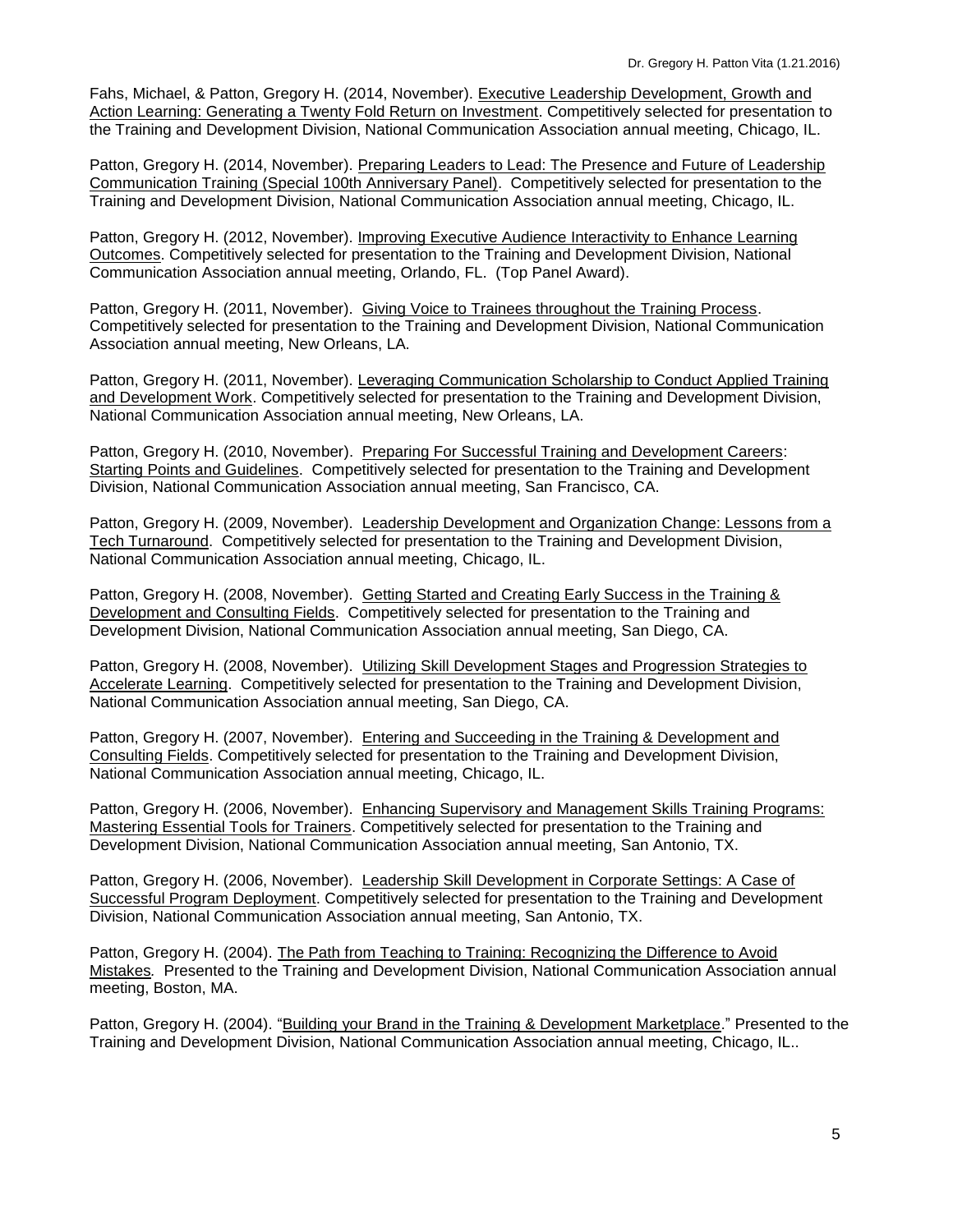Patton, Gregory H. (2003).Sales Training: Simulations for Effective Skill Building*.* Presented to the Training and Development Division at the annual meeting of the National Communication Association, Miami Beach, FL.

Patton, Gregory H. (2002, November). Learning strategies for successful transitions from the classroom to the work environment.Presented to the Training and Development Division at the annual meeting of the National Communication Association, New Orleans, LA.

Patton, Gregory H. (2002, November. Corporate Training and Collegiate Learning Contexts: Mutual beneficiaries.Presented to the Training and Development Division at the annual meeting of the National Communication Association, New Orleans, LA.

Patton, Gregory H. (2002, November). E-Learning Adoption in the Corporate Training Context*.* Presented to the Training and Development Division at the annual meeting of the National Communication Association, New Orleans, LA.

Patton, G. (2001, November). Understanding and leveraging the needs assessment process. Presented to the Training and Development Division at the annual meeting of the National Communication Association, Atlanta GA.

Patton, G. (2001, November). Repairing a deeply troubled emergency communication center: Organizational analysis and problem-solving when failure is not an option. Presented to the Training and Development Division at the annual meeting of the National Communication Association, Atlanta GA.

Patton, G. (1999, November). Overview: What can the Corporate Communication Specialist Learn from the Academic. Paper presented at the Pre-conference program: When the Corporation Meets the Classroom: Learning Communication Experientially Program at the annual meeting of the National Communication Association Convention, Chicago, IL.

Patton, G. & Dreyer, J. (1999, November). Managing Organizational Culture Change from the Inside: The Use of Peer Consulting Pairs. Paper presented as part of a competitively selected panel at the annual meeting of the National Communication Association, Chicago, IL.

# **COMPETITIVELY SELECTED PAPERS**

Patton, Gregory H. (2005, November). Developing Business Leaders: Utilizing Stages and Processes of Change to Facilitate Behavioral Improvements in Communication Skills. Competitively selected for presentation to the Training and Development Division, National Communication Association annual meeting, Boston, MA.

Patton, Gregory H. (2004, November). *Developing Business Leaders:* The Importance of Leveraging Stages and Processes of Change to Enhance Improvements in Communication Skills. Competitively selected for presentation to the Training and Development Division, National Communication Association annual meeting, Chicago, IL.

Patton, G. & Davis, D. (1999, March). Developing Participant Satisfaction Models of Experiential Exercises in Business Education. Competitively selected paper presented at the annual meeting of the Association for Business Simulation and Experiential Learning, Philadelphia, PA.

Patton, G. (1998, November). Recent Advances in the Assessment, Evaluation and Measurement of Experiential Learning. Competitively selected paper presented at the annual meeting of the National Communication Association, New York, NY.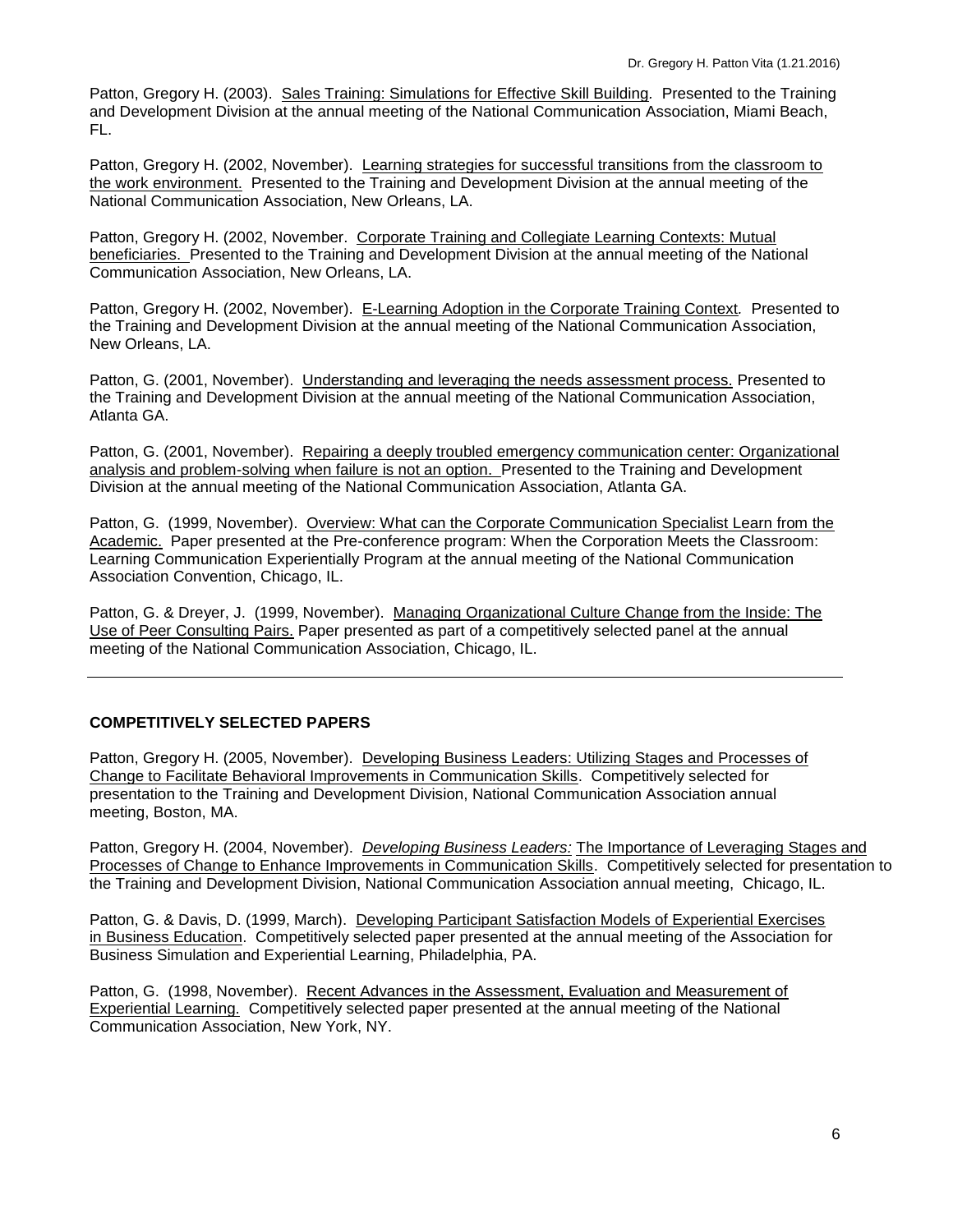Patton, G., Davis, C, & Govahi, G. (1998, January). Predictive models of learning: Participant satisfaction of experiential exercises in business education. Competitively selected paper presented at the annual meeting of the Association for Business Simulation and Experiential Learning, Maui, HI.

Patton, G. (1997, March). The Application of Organizational Motivational Principles: The Experiential Business Simulation Motus Manufacturing. Competitively selected paper presented at the annual meeting of the Association for Business Simulation and Experiential Learning, New Orleans, LA.

Patton, G. (1997, February). Intel and the Flawed Pentium Chip: The Role of Identification in Crisis Development. Competitively selected paper presented at the annual meeting of the Western States Communication Association, Monterey, CA.

Patton, G. (1996, February). The Development of Organizational Argument and Strategic Response During Times of Crisis Management. Competitively selected paper presented at the annual meeting of the Western States Communication Association, Pasadena, CA. Top Three Paper

Patton, G. (1996, February). The Formation of an Integrated Model of Crisis Management Communication. Competitively selected paper presented at the annual meeting of the Western States Communication Association, Pasadena, CA.

Patton, G. (1994, February). The Effect of Involvement on Attitude Formation in Debate and Non-debate Populations: Value and Outcome Relevant Variables. Competitively selected paper presented at the annual meeting of the Western States Communication Association, San Jose, CA. Top Three Paper

Patton, G. (1993, February). Creating a Credible Environmental Image: Advertising in the Case of Chevron. Competitively selected paper presented at the annual meeting of the Western States Communication Association, Albuquerque, NM.

### **SERVICE: UNIVERSITY, SCHOOL & DEPARTMENT** (partial)

Committee Member. Committee on Graduate Instruction, Marshall School of Business, USC, (2003-2005; 2016-2020)

Desk Officer, PM Globe, International Education Program (2010-2020). Lead a team of faculty and staff in facilitation graduate learning Programs in Korea and China for up to 75 MBA students annually. Facilitate pre-trip country conferences, academic content, logistics, site visits, and executive speakers.

Coordinator/Director, Year One Case Competition, Executive MBA Program, (2003-2020). Direct, coordinate and debrief the Executive MBA theme one, year one case competition for the Los Angeles and San Diego programs for approximately 130 senior managers and leaders per year.

Coordinator/Director, Global Executive MBA External Consulting Projects (2005-2017), Domestic Executive MBA External Consulting Projects (2003-2006) Coordinated more than 200 graduate engagement teams conducting successful external consulting projects in more than 15 countries throughout Asia and Europe. Clients include Fortune 500, SEOs, Family-Owned, Mid-Size and Small-Businesses as well as professional and governmental organizations. Industry sectors include Banking and Investments, Construction, Chemicals, Shipping, Publishing, Electronics, High-Tech, Semi-Conductor, E-Commerce, Manufacturing and Professional Services. A partial list of clients include Baxter Healthcare, Beijing Mobile, BenQ, Blancmont, BMW, Boeing, Broadcom, China Pacific Insurance, Dentsu, Disney, DreamWorks, DBS China, eBay, GE, Heinz, Hennessy Diageo, HSBC, Jiangsu Oil, NBA Japan, Korean Air, Korn/Ferry, Maersk, Microsoft, Oakley, Parker Hannifin, Phihong, Qualcomm, San Miguel, Shanghai GM, Shanghai VV, SMIC, Steelcase, Target, UL China, Whirlpool, and Yahoo.

Committee Member. Peer Evaluation Group, Department of Business Communication, (2013, 2016, 2017)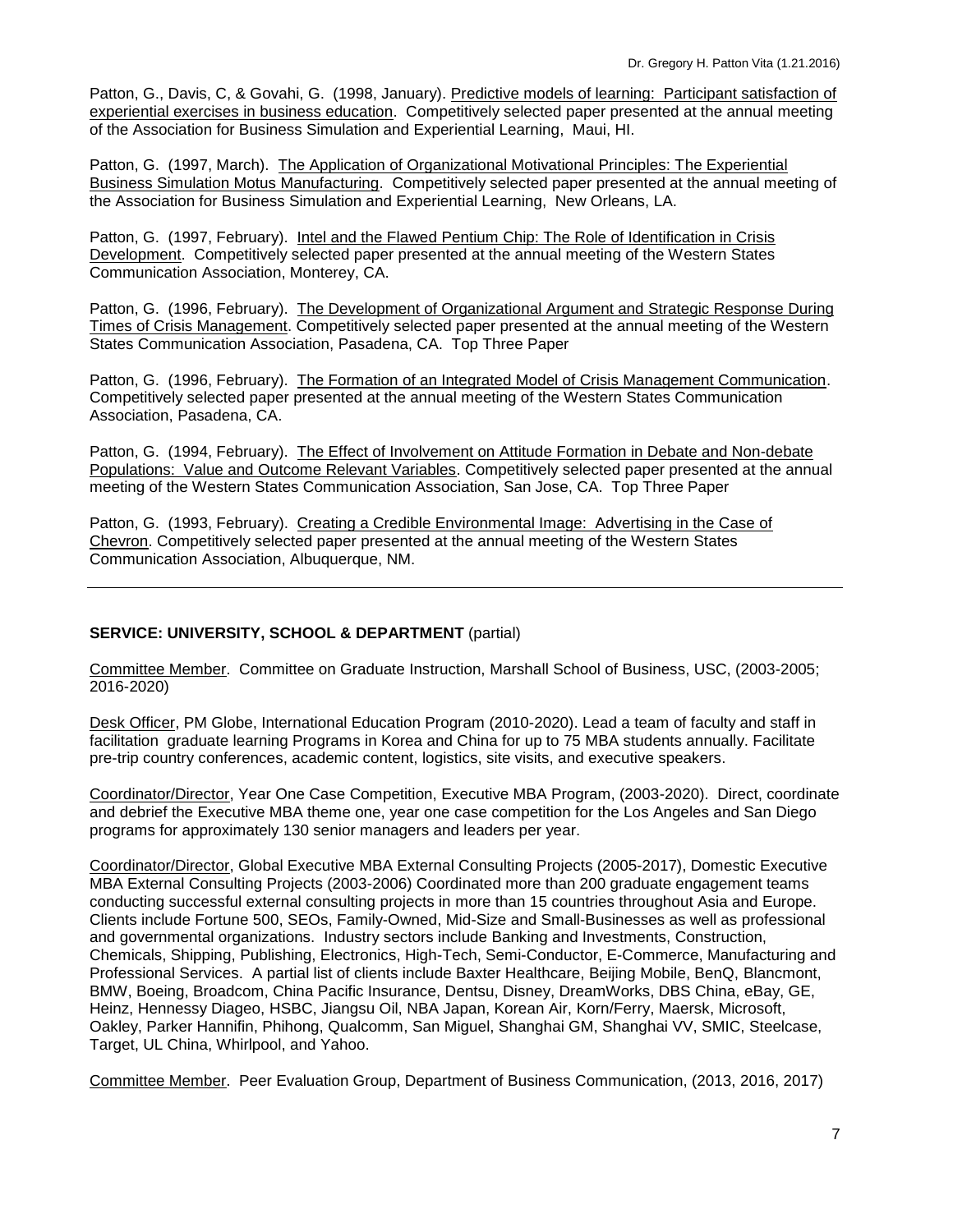Committee Member.Marshall Executive MBA Curriculum Review Committee, Member, (2016-2017).

Committee Member, Clinical Faculty Promotions Committee, Marshall School of Business, USC, (2011- 2013; 2015-2016)

Committee Member, Faculty Recruitment Committee, Department of Business Communication, Marshall School of Business, USC. (2013-2014).

Coordinator/Director, Year One Case Competition, MBA.PM Program (2002-2012). Direct and coordinate the MBA.PM year one case competition involving up to 300 incoming MBA students and up to 20 faculty judges.

Committee Member, Faculty Council**,** Marshall School of Business, USC. (2012).

Committee Member, USC Marshall Strategic Planning Initiative. Graduate Program Committee. Review, analyze and update Marshall's Strategic Plan with a focus on MBA Programs and content. (2011)

Faculty Facilitator/Coordinator, MBA.PM Pre-Fall Team Building Sessions, (2003-2011). Developed, led and co-facilitated multi-day team formation process for the Program's year one student study teams (intro to teams, the team-forming, team-building and goal setting sessions) for 280+ participants annually. This prefall program helped to raise the overall teaching and course evaluations of the eight sections of the GSBA 542 communication course by more than half a point.

Committee Member, CMC Chair Search Committee, Department of Business Communication, Marshall School of Business, (2010).

Committee Member, Committee on Clinical Faculty, Marshall School of Business, (2007-2009).

Committee Chair, Annual Performance Review (APR) Committee, Center for Business Communication, Marshall School of Business, (2009 and 2003). (Committee member in 2009, 2008, 2003, 2002).

Campaign Leader (Faculty), USC Good Neighbors Campaign, Marshall School of Business (2006-7; 2007- 8). Co-lead the Marshall School's Good Neighbors Campaign. School was one of the top five contributors. University-wide, raised record amounts in 06-07 (\$911,000+) and 07-08 (\$1,030,000+). All funds directly support neighbor grants to improve health, safety, educational and economic opportunities in the local community.

Scholarship Interviewer, Admissions Office, Marshall School of Business, (2006-2008),

Faculty Recruiter/Representative, Present: "The Learning Process: USC Marshall School of Business." For Explore & Preview USC, Office of Admissions, University of Southern California, (1996-2007). The primary recruitment program of the Marshall School and USC for undergraduates.

Taskforce Member, Executive MBA Start-up Team for San Diego Market Entry, (2005-2007). Worked with a small implementation team to strategize and facilitate USC Marshall's initial entry into the San Diego Market. Went from no presence to the top Executive MBA Program in the area in 12 months. Included competitor analysis, adaptive strategy, facility procurement, marketing, recruitment and conversion. Exceeded all goals and expectations in quantity and quality with more than 50 top-tier executive students in Class.

Facilitator, The USC Urban Initiative, Urban Leadership Forum, (2003-2005). Created and provided leadership development programming and leadership curriculum for an interdisciplinary group of top graduate scholars nominated by department chairs and deans from across the University.

Coordinator, Executive MBA Publishable Paper Program (2003-2005). Oversee and coordinate student paper projects and EMBA faculty reviewers. Successfully led to the publication of more than 30 student papers in profession and business publications internationally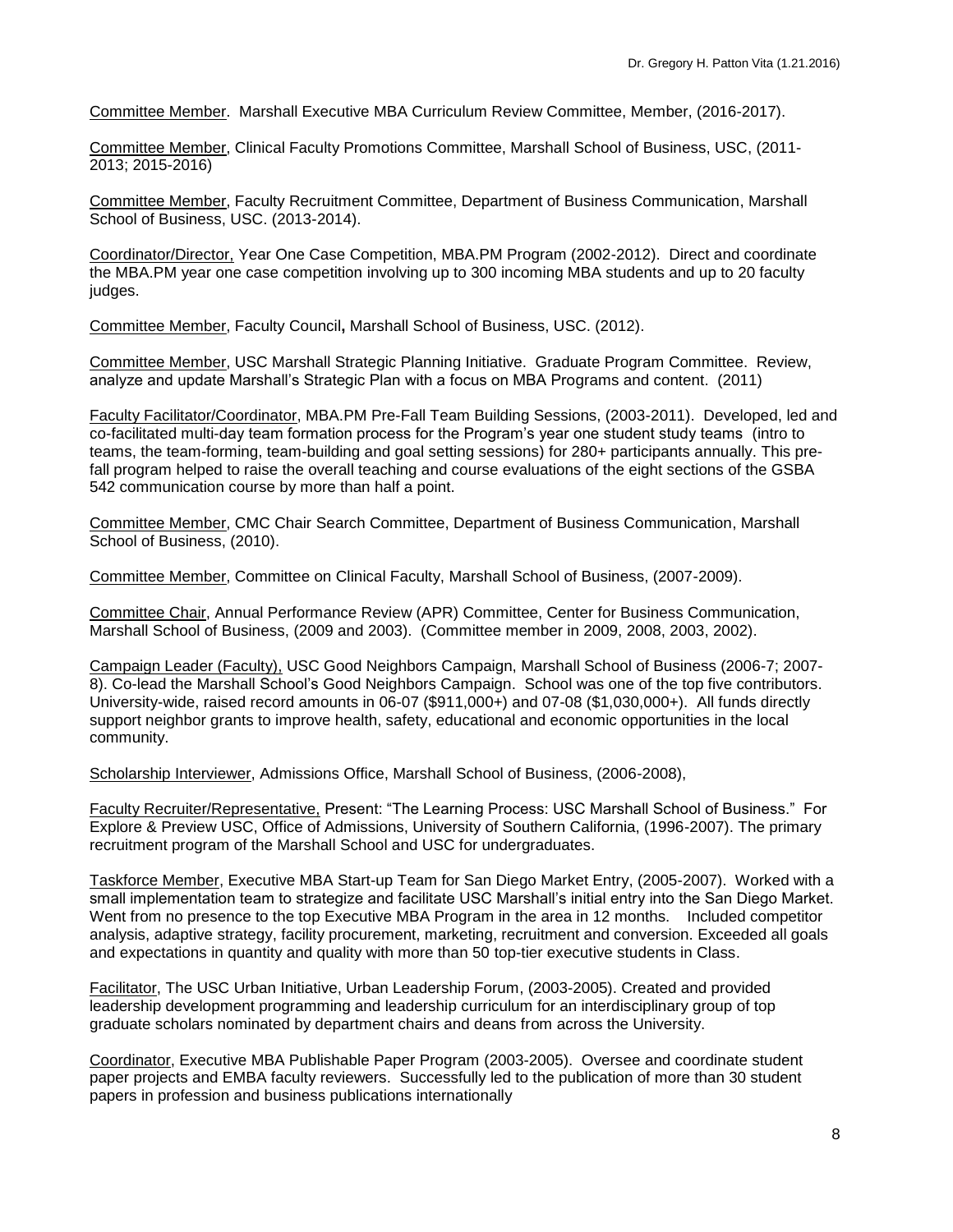Organizing Committee Member, The Western States Graduate Student Communication Conference, Los Angeles CA, (1997-1998). Co-Hosted by the University of Southern California, Annenberg School of Communication.

Assistant Director of Forensics, Trojan Forensic Squad, University of Southern California, (1996-1997). Help to lead large nationally ranked squad competing in multiple debate formats. Extensive coaching, travel and budget responsibilities.

Treasurer. Annenberg Communication Graduate Students Association (ACGSA), (1995-1997). Elected to two terms by peers.

Director of Debate, CEDA Program, Trojan Debate Squad, University of Southern California (1994-1996). Led and oversaw all aspects of a nationally ranked program.

Assistant Director of Debate, Aztec Debate Team, San Diego State University (1993-1994).

Assistant Director, Basic Course Program, San Diego State University (1993). Supervised 20-30 Teaching Assistants each semester in the Speech Communication Department, planned and coordinated 50-55 sections of Oral Communication, trained 10-12 communication tutors and oversaw the department's communication tutoring laboratory.

Curriculum Task Force Member. (1993) Re-designed and developed curriculum for core public speaking program, San Diego State University.

Debate Coach, Aztec Debate Team, San Diego State University, (1992-1993).

#### **SERVICE: PROFESSIONAL** (partial)

Reviewer, Training and Development Division, National Communication Association (2001-2019). (Top-Reviewer Award, 2009; 2005).

Nominating Committee Member. Training and Development Division, National Communication Association, (2004-2019).

Respondent/Discussant, "Training and Development Division Top Panel: Advancing Workplace Engagement with Gratitude and Appreciative Communication: The Quest for More of What Works," Training & Development Division, National Communication Association annual meeting. Dallas, TX (2017)

Panel Chair, "Embracing Opportunities' for Integrating Organizational Culture into New Employee Onboarding: A Discussion of Training and Development Best Practices," Training & Development Division, National Communication Association annual meeting. Las Vegas, NV (2015)

Panel Chair, "Past, Present, and Future of Training and Development: An Assessment of Five Years Out, Five Years Later (Special 100th Anniversary Panel)", Training & Development Division, National Communication Association annual meeting. Chicago, IL (2014)

Committee Chair, Awards Committee. Training and Development Division, National Communication Association (2013-2014).

Panel Chair, "Maintaining Connections with Departments and Private Consultants: Communication Training Education and Consulting," Training & Development Division, National Communication Association annual meeting. Washington, D.C. (2013)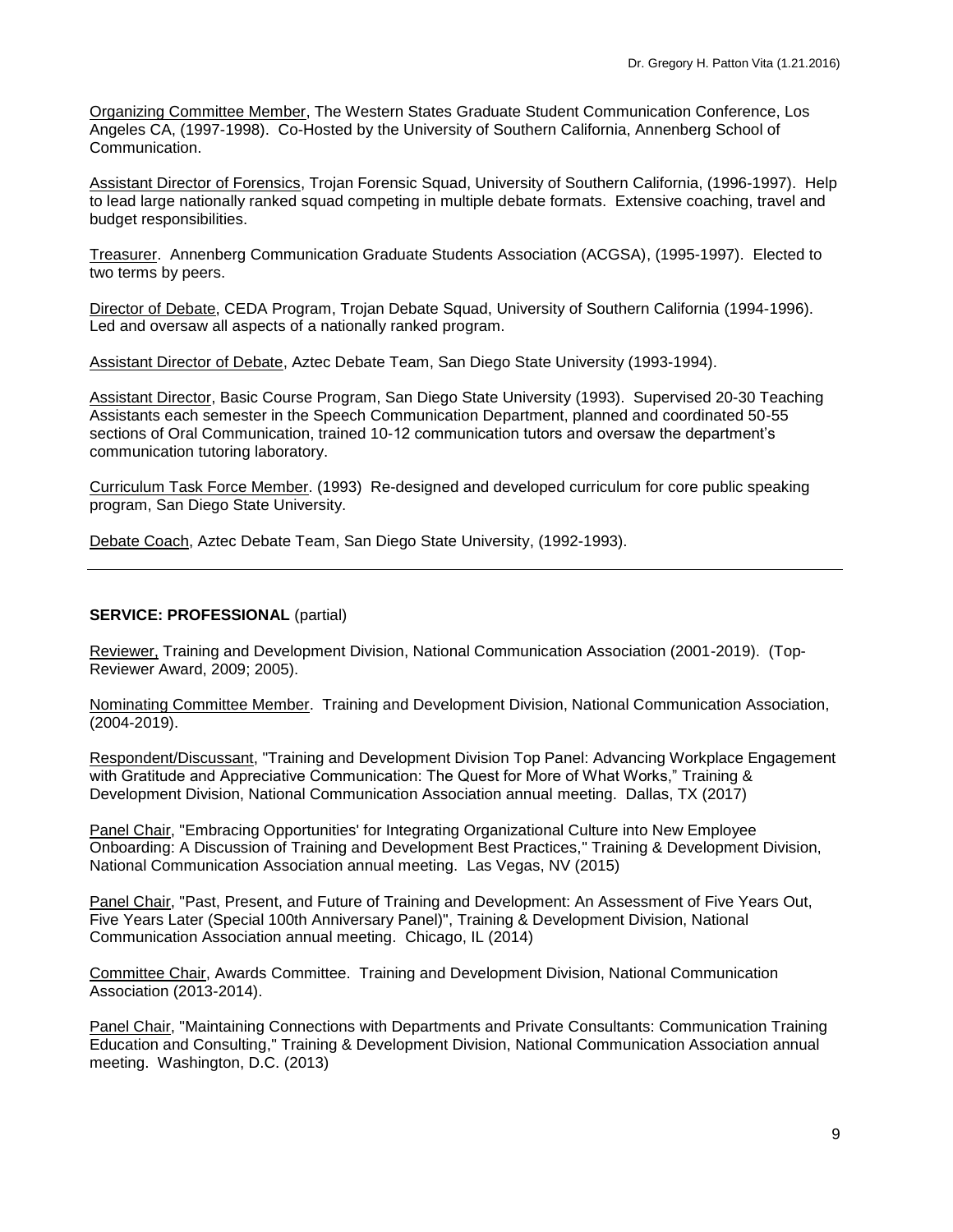Panel Chair, "Increasing Academic and Professional Engagement by Improving Acceptance of your Papers, Reports and Panels in the Training & Development Field", Training & Development Division, National Communication Association annual meeting. Orlando, FL, (2012)

Legislative Council/Assembly Representative, National Communication Association (NCA), 2010-2011. The Legislative Assembly (LA) is the principal policy making body of the Association and is responsible for managing its resources and affairs. Also served (2009-2010 and 2002-2003).

Panel Chair, "Enhancing the Practices and Processes in the Training & Development Field," Training and Development Division, National Communication Association annual meeting. San Francisco, CA, (2010).

Panel Chair, "5 Years Out: Engaging the Future of Training and Development", Training and Development Division, National Communication Association annual meeting. Chicago, IL, (2009).

Session Chair, "Training and Development Division Business Meeting." Training and Development Division, National Communication Association annual meeting. Chicago, IL, (2009).

Co- Chair, Training & Development Division of the National Communication Association (NCA), (2008-2009). Elected to lead membership on the Division's Executive Board at the Association's annual meeting. (Also served 2002-2003).

Co-Vice Chair, Training & Development Division of the National Communication Association (NCA), (2007- 2008). Elected to membership on the Division's Executive Board at the Association's annual meeting. (Also served 2001-2002)

Program Planner, Training & Development Division of the National Communication Association (NCA), (2007-2008). Oversaw a comprehensive review process with 25 scholars serving as reviewers, programmed and promoted panels of competitively selected scholarship and hosted a reception and networking event for over 100 top scholars in the field at the NCA Annual Meeting in San Diego, co-hosted by the CMC and the Marshall School of Business. (Also co-chair planning 2000-2001)

Respondent, "Training and Development Research on Contemporary Organizational Issues." Training and Development Division, National Communication Association annual meeting. Chicago, IL, (2006).

Panel Chair, "Corporate Ethics Training: Training and Developing Corporate Ethics Integrity." Training and Development Division, National Communication Association annual meeting. Chicago, IL, (2006).

Editor/Secretary, Training & Development Division of the National Communication Association (NCA), (2006- 2007). Elected to membership on the Division's Executive Board at the Association's annual meeting. (Also co-chair 2000-2001)

Representative, Resolutions Committee, National Communication Association Annual Meeting, (2003).

Panel Chair, **"**Practitioners in Action: Human Performance Technology – Conducting Training Needs Assessments." Training & Development Division at the annual meeting of the National Communication Association Miami Beach, FL., (2003).

Respondent, "Competitive papers in training & development: Examining the process." Panel of the Training and Development Division at the annual meeting of the National Communication Association, New Orleans, LA, (2002).

Program Planner and Panelist, National Communication Association Preconvention Conference, Training and Development Division. Planned and facilitated "Training and Development: Communication in action for making a difference". Conducted at the annual meeting of the National Communication Association, New Orleans, LA, (2002).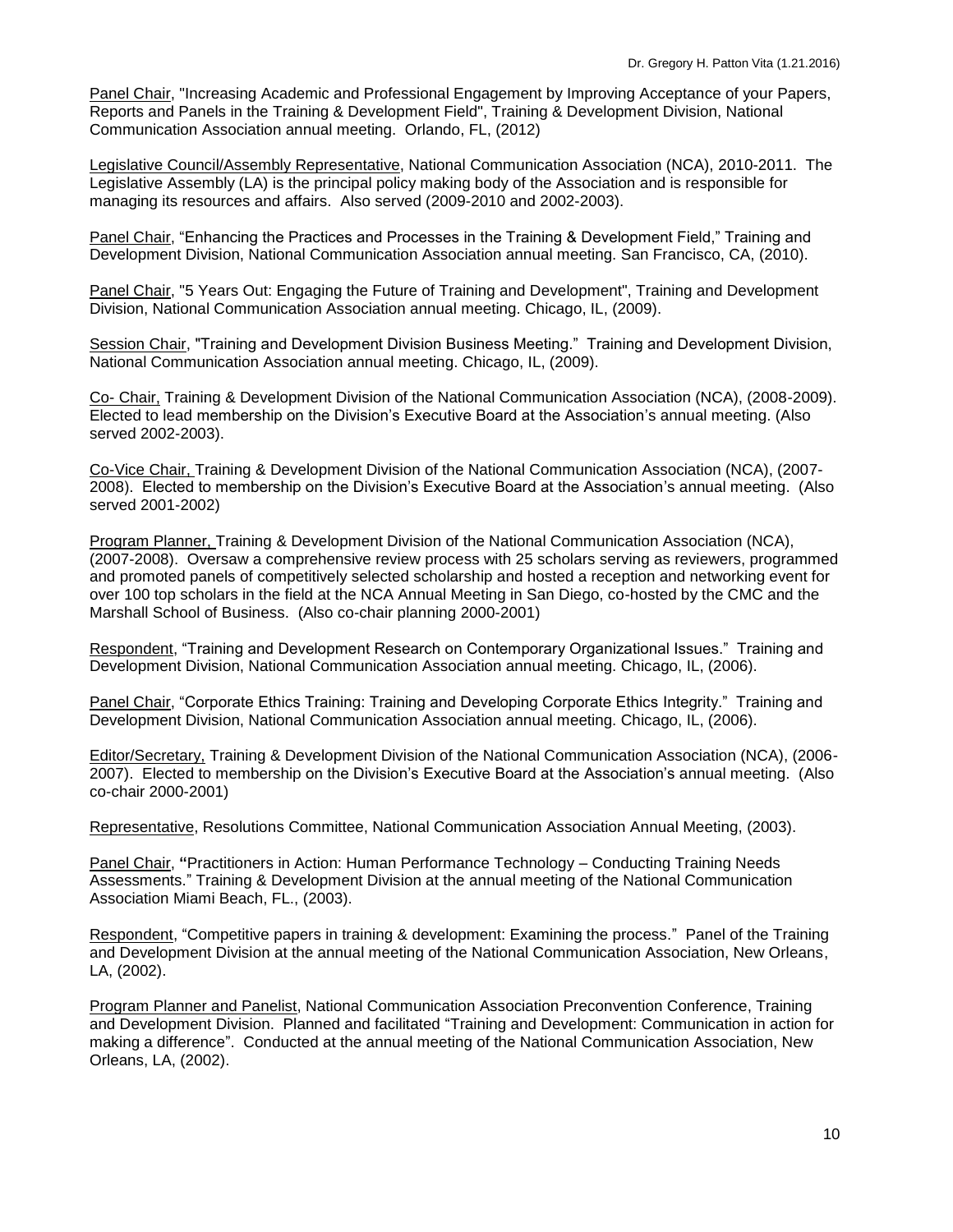Committee Member, International Committee on Standards for Assessment Instruments, Association of Business Simulation and Experiential Learning (ABSEL), (1998-1999).

Respondent, "Pedagogical Visions 2000: Evolution of Traditional Methodologies." At the National Communication Association Conference, New York, NY, (1998).

Panel Chair/Respondent, "Communication Technologies & Organizations." At the New Frontiers in Graduate Research: Communication, Technology, and Society Conference, Los Angeles, CA, (1998).

Paper Review Coordinator, The Western States Graduate Student Communication Conference, Los Angeles CA, (1998). Oversaw 50 reviewers. Implemented and utilized an all electronic process for the submission of conference papers and review process.

Panel Chair, "Strategic Organizational Communication: From Co-Workers to Corporate Alliances." At the Western States Graduate Student Communication Conference, Los Angeles CA, (1998).

Delegate, The Legislative Assembly, Western States Communication Association Convention, Denver CO, (1998).

Discussant, "Assessing the Outcomes of Simulations," Association of Business Simulation and Experiential Learning annual meeting, Maui HI, (1998).

Discussant, "A Bird's Eye View of Experiential Exercises," At the Association of Business Simulation and Experiential Learning annual meeting, Maui HI, (1998).

Paper Reviewer. Interdisciplinary Student of Organizations Conference, Los Angeles CA, (1997).

Paper Reviewer. The Western States Graduate Student Communication Conference, Los Angeles CA, (1997).

Panel Chair. "Ethics, Leadership & Management," At the Association for Business Simulation and Experiential Learning annual meeting, New Orleans, LA, (1997).

### **PROFESSIONAL PRESENTATIONS & ENGAGEMENTS** (partial)

Successfully developed and facilitated more than 100 Customized Professional Development Programs across the Pacific Rim. Coached and developed more than ten thousand managers and executives from hundreds of organizations to enhance their success. Many programs are multiple years and on-going program. Below is a partial review of activity:

AACSB (Association to Advance Collegiate Schools of Business). AACSB Bridge Program Facilitator. "The Quest for Master Teaching." (2012-2020)

IPADE Business School at the Universidad PanAmericana in Mexico City. Created and facilitate the Communication & Leadership Workshop for IPADE's MBA Program, Ranked #1 MBA Program in Latin America ("Habilidades de la Comnicación"), (2008 - 2019).

NetKAL Fellows Program, Network of Korea American Leaders, Asian Pacific Leadership Institute, University of Southern California. Co-created Core Leadership Development Program for high-potential Fellows, (2006-2019).

Heineken Mexico (Cervecería Cuauhtémoc Moctezuma) . Monterrey, MX, Ongoing Strategic Partnership with IPADE Business School's Executive Education (Ranked #1 in Mexico). Co-created the HEI Impact Leadership Program for Heineken Leaders in Mexico. (2016, 2017).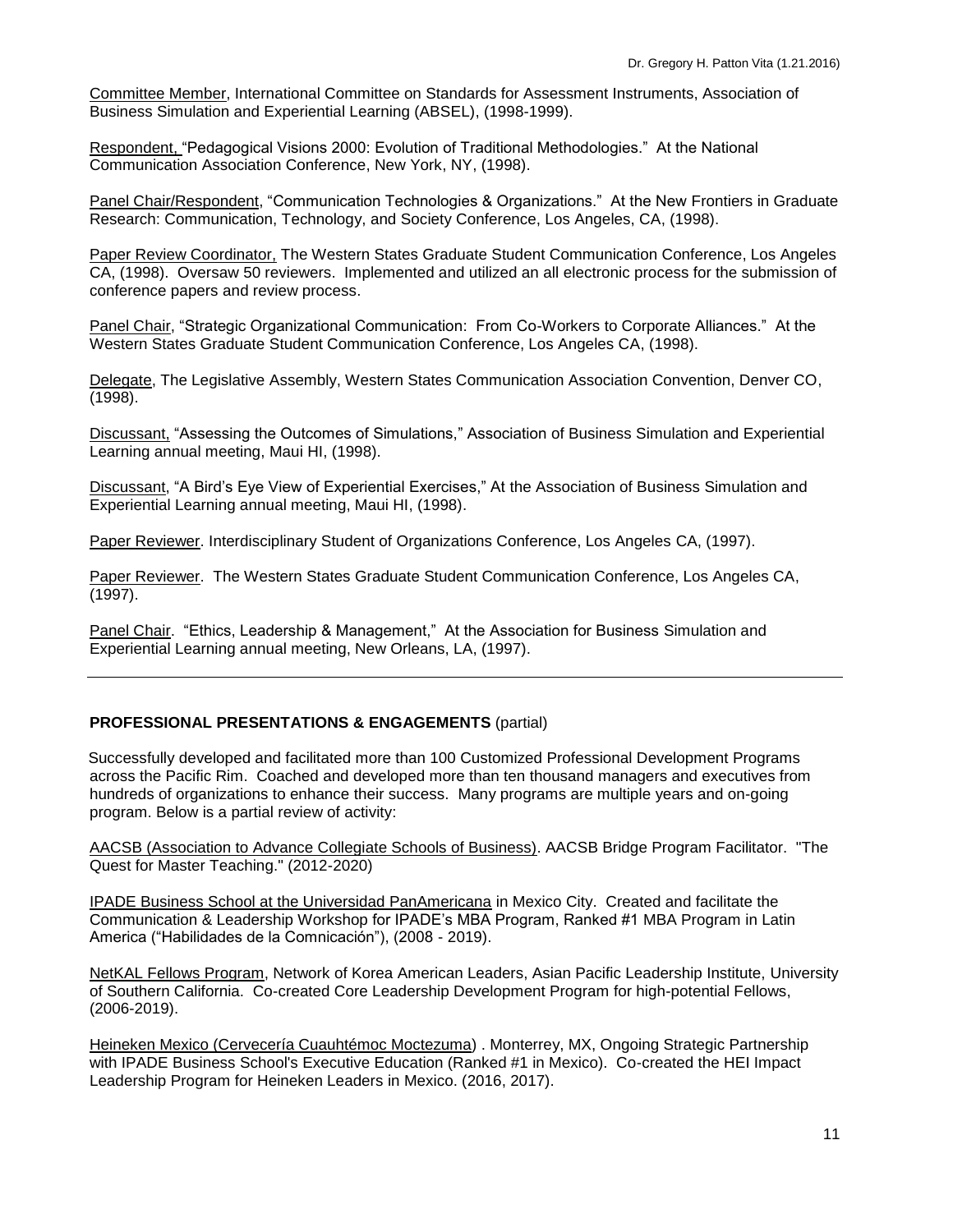Tongji University, (Shanghai, China). Leadership & General Management in Action Workshop. (2014-2019).

Zurich Financial/Farmers Insurance. Partnered to create the P&L customized Leadership Institute for finance professionals. (2012-2017)

Grupo Industrial Saltillo, Monterrey, MX, Partnership with IPADE Business School's Executive Education (Ranked #1 in Mexico). Co-created the GIS Director's Leadership Program. (2017).

Viasat. The ViaSat Leadership Institute. Developed and facilitated customized leadership programs and negotiation training, (2005-2017).

Antai Jiao Tong University, (Shanghai, China). Leadership for Chief Information Officers (CIO) (Chinese); Leadership for Technical Executive Program (LTE) (Chinese). (2014, 2015).

School of Policy, Planning and Development (SPPD), USC. Leadership Foundations (SPPD 640) and Leading Individuals, Groups and Teams (SPPD 641), (2008-2015).

Broadcom. Co-created and facilitated customized communication and negotiation training delivered at eight locations in four countries, (2004-2013).

Genentech/Roche. Facilitate customized communication training courses on presentations, change management and selling, (2005-2012).

Masters of Medical Management Program, USC Executive Education, "Influence and Persuasion," "Executive Negotiation Skills" and "Leadership & Effective Business Presentations." (2002, 2007-2010).

BiogenIdec Pharmaceutical. Communication, negotiation and collaboration training. Executive coaching, (2004-2009).

Kyocera Wireless, Leadership Development Academy. Developed three day intensive, customized leadership training program. Conducted more than ten times (2003-2004). Co-created and facilitated Supervisor Academy as managerial spin-off, a three day intensive, customized leadership training program for supervisor level employees. Conducted more than five times. (2003-2004). Leadership training (2006).

Time Warner Cable. The TWC Leadership Academy, Developed and presented customized leadership program, (2004-2005).

The USC Postgraduate Advanced Management Program in Japan. Office of Executive Development, Marshall School of Business, (2000-2004).

IDEC Pharmaceuticals. Executive Leadership Institute, Five day, customized leadership training program. Facilitated more than ten times, (2002-2004).

United States Small Business Administration (SBA), LeadPoint Executive Leadership Program, Created customized leadership program for minority 8(A) business owners and top staff. Facilitated numerous times at SBA facilities in the western U.S., (2000-2001)

California Department of Transportation (Caltrans). Caltrans Executive Leadership Forum. Created customized leadership program bring together leaders from across the state and in each district. (1998- 2000).

Lockheed Martin. "The Management Process and the Challenges of Implementation," Skunk Works Management Institute, USC Office of Executive Development, University of Southern California (1998, 2000),

Marshall School of Business, USC Family & Closely-Held Businesses Program, University of Southern California, Programs on management, implementation and culture. USC (1998-1999)